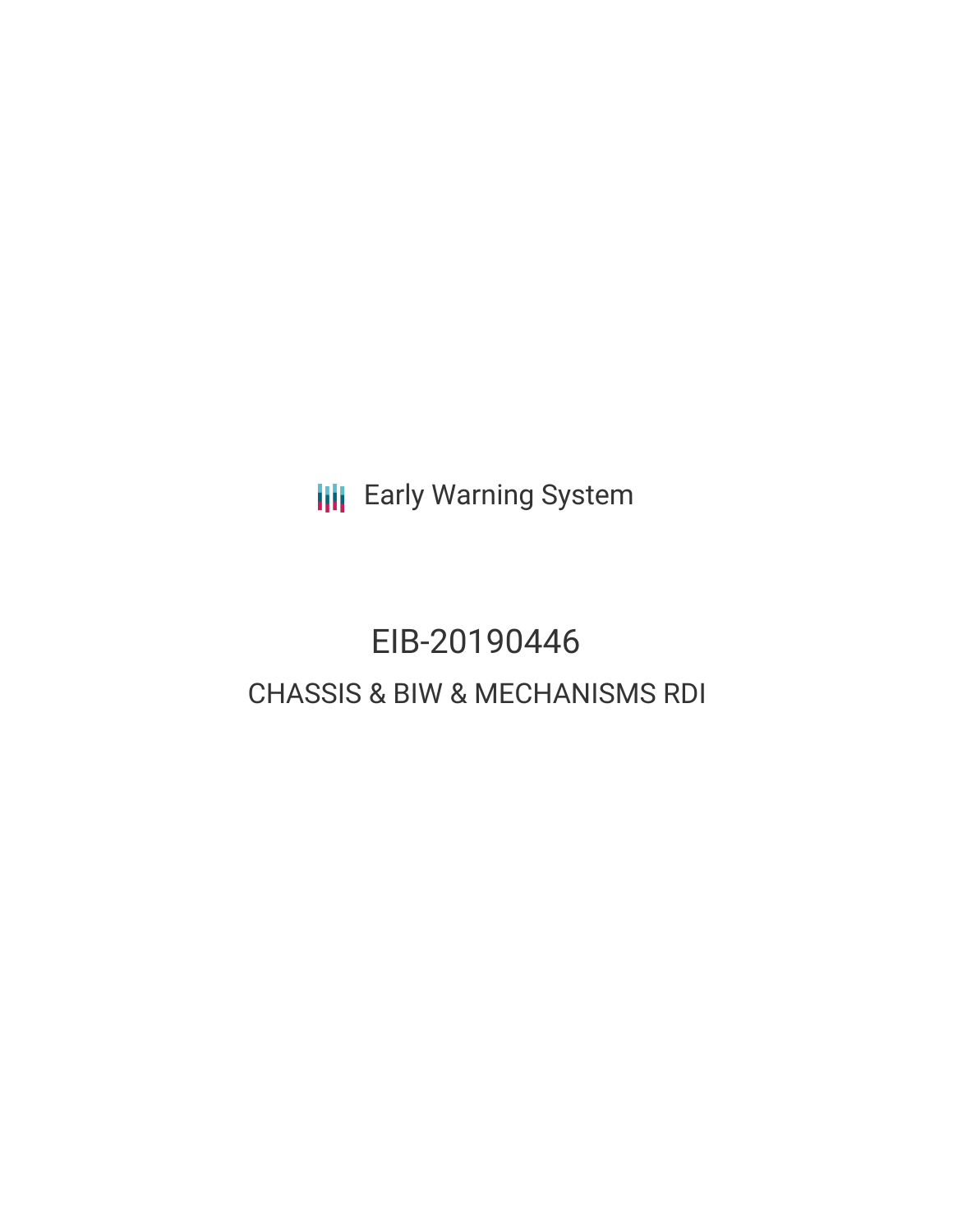

### **Quick Facts**

| <b>Countries</b>               | France, Germany, Spain, Sweden |
|--------------------------------|--------------------------------|
| <b>Financial Institutions</b>  | European Investment Bank (EIB) |
| <b>Status</b>                  | Approved                       |
| <b>Bank Risk Rating</b>        | U                              |
| <b>Voting Date</b>             | 2020-05-18                     |
| <b>Borrower</b>                | <b>GESTAMP AUTOMOCION SA</b>   |
| <b>Sectors</b>                 | Industry and Trade             |
| <b>Investment Type(s)</b>      | Loan                           |
| <b>Investment Amount (USD)</b> | \$218.28 million               |
| <b>Loan Amount (USD)</b>       | \$218.28 million               |
| <b>Project Cost (USD)</b>      | \$445.30 million               |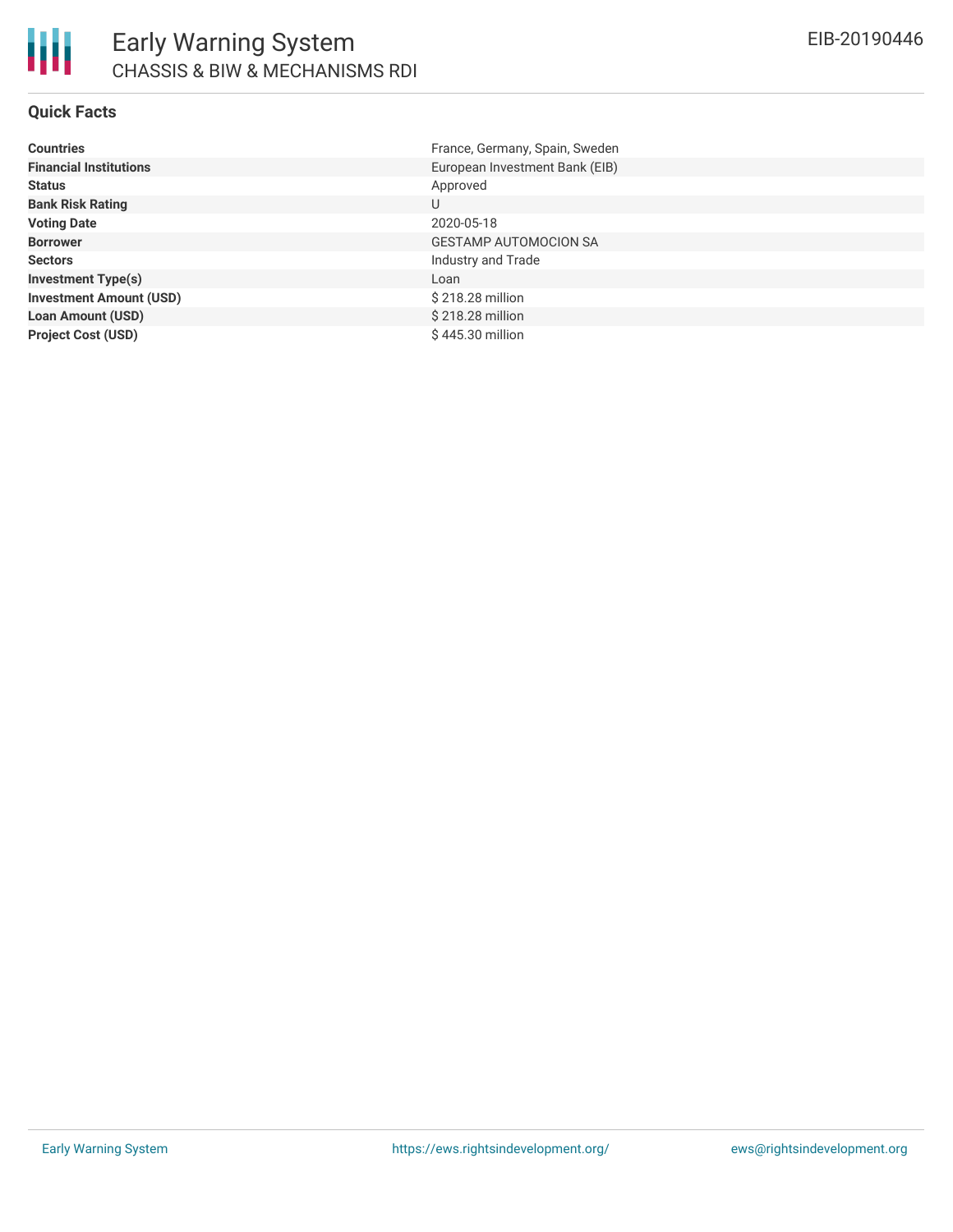

## **Project Description**

According to EIB website, the project will contribute to increasing the promoter's knowledge and know-how in technologies related to the manufacturing of metal automotive components.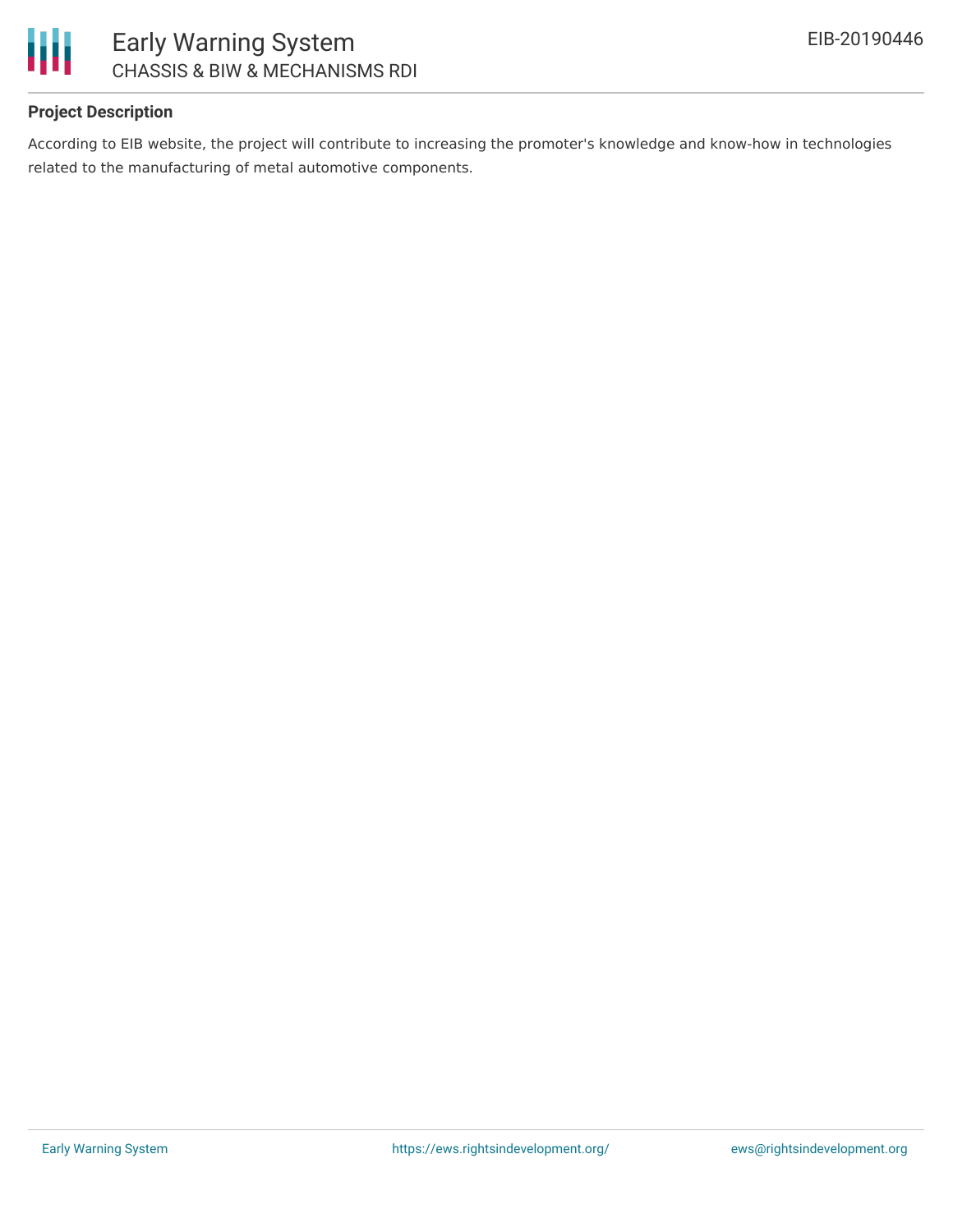

### **Investment Description**

European Investment Bank (EIB)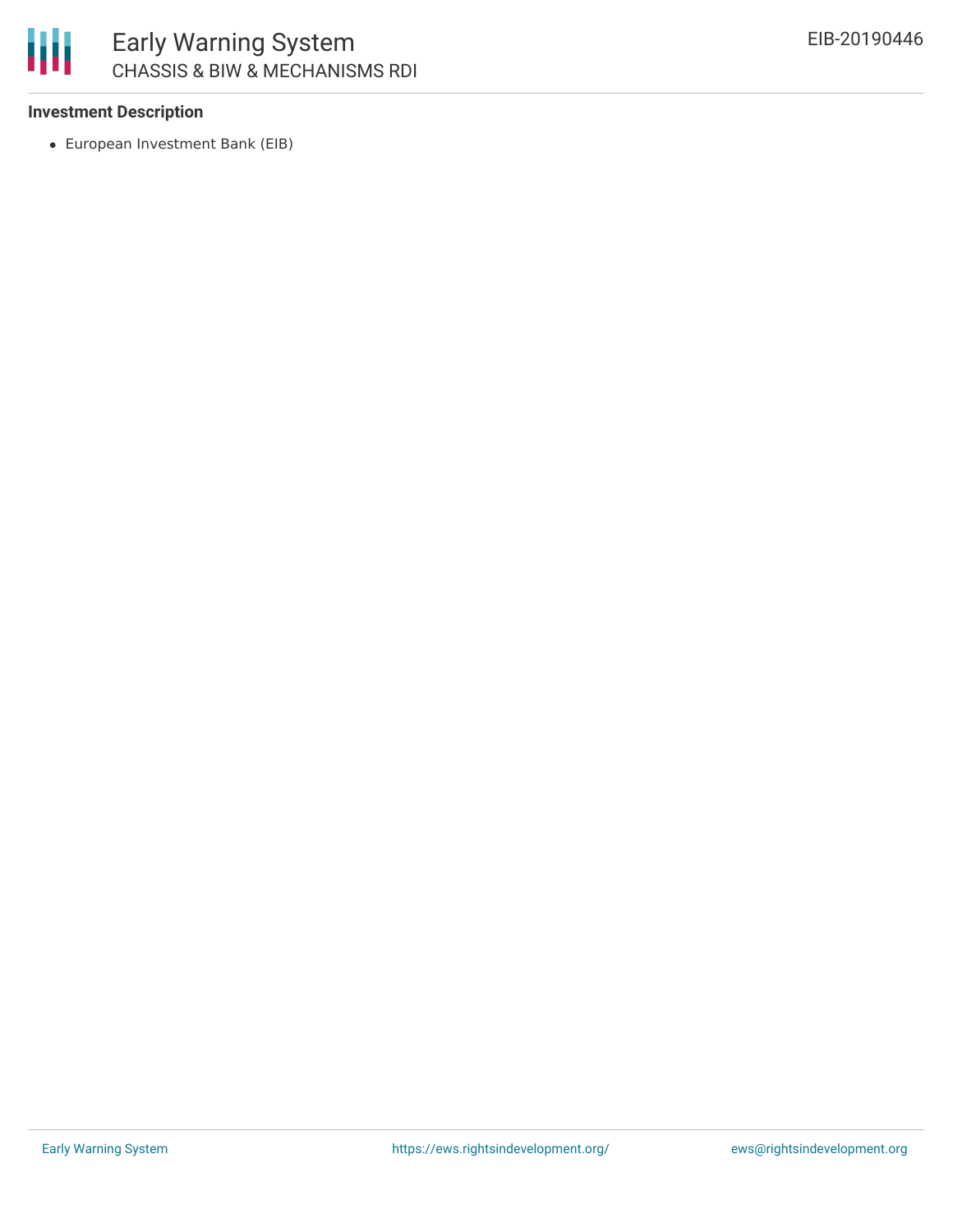

# Early Warning System CHASSIS & BIW & MECHANISMS RDI

| <b>Private Actor 1</b> | <b>Private Actor</b><br>Role | <b>Private Actor</b><br>1 Sector | <b>Relation</b> | <b>Private Actor 2</b>       | <b>Private Actor</b><br>2 Role | <b>Private Actor</b><br>2 Sector |
|------------------------|------------------------------|----------------------------------|-----------------|------------------------------|--------------------------------|----------------------------------|
| . .                    |                              | $\sim$                           |                 | <b>Gestamp Automocion SA</b> | Client                         |                                  |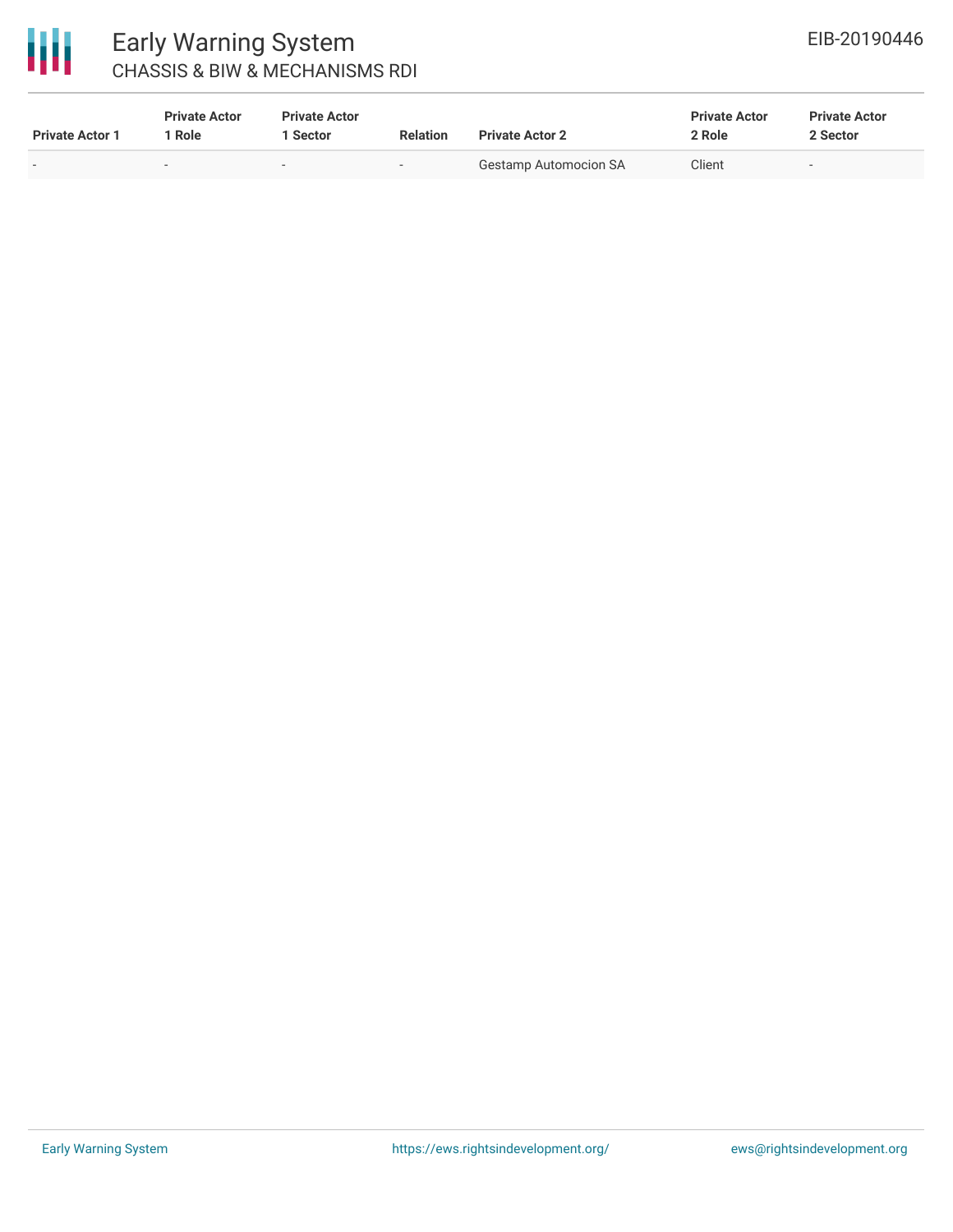### **Contact Information**

No contact information provided at the time of disclosure.

#### **ACCOUNTABILITY MECHANISM OF EIB**

The EIB Complaints Mechanism is designed to facilitate and handle complaints against the EIB by individuals, organizations or corporations affected by EIB activities. When exercising the right to lodge a complaint against the EIB, any member of the public has access to a two-tier procedure, one internal - the Complaints Mechanism Office - and one external - the European Ombudsman. A complaint can be lodged via a written communication addressed to the Secretary General of the EIB, via email to the dedicated email address complaints@eib.org, by completing the online complaint form available at the following address: http://www.eib.org/complaints/form, via fax or delivered directly to the EIB Complaints Mechanism Division, any EIB local representation office or any EIB staff. For further details, check:

http://www.eib.org/attachments/strategies/complaints\_mechanism\_policy\_en.pdf

When dissatisfied with a complaint to the EIB Complaints Mechanism, citizens can then turn towards the European Ombudsman. A memorandum of Understanding has been signed between the EIB and the European Ombudsman establishes that citizens (even outside of the EU if the Ombudsman finds their complaint justified) can turn towards the Ombudsman on issues related to 'maladministration' by the EIB. Note that before going to the Ombudsman, an attempt must be made to resolve the case by contacting the EIB. In addition, the complaint must be made within two years of the date when the facts on which your complaint is based became known to you. You can write to the Ombudsman in any of the languages of the European Union. Additional details, including filing requirements and complaint forms, are available at: http://www.ombudsman.europa.eu/atyourservice/interactiveguide.faces